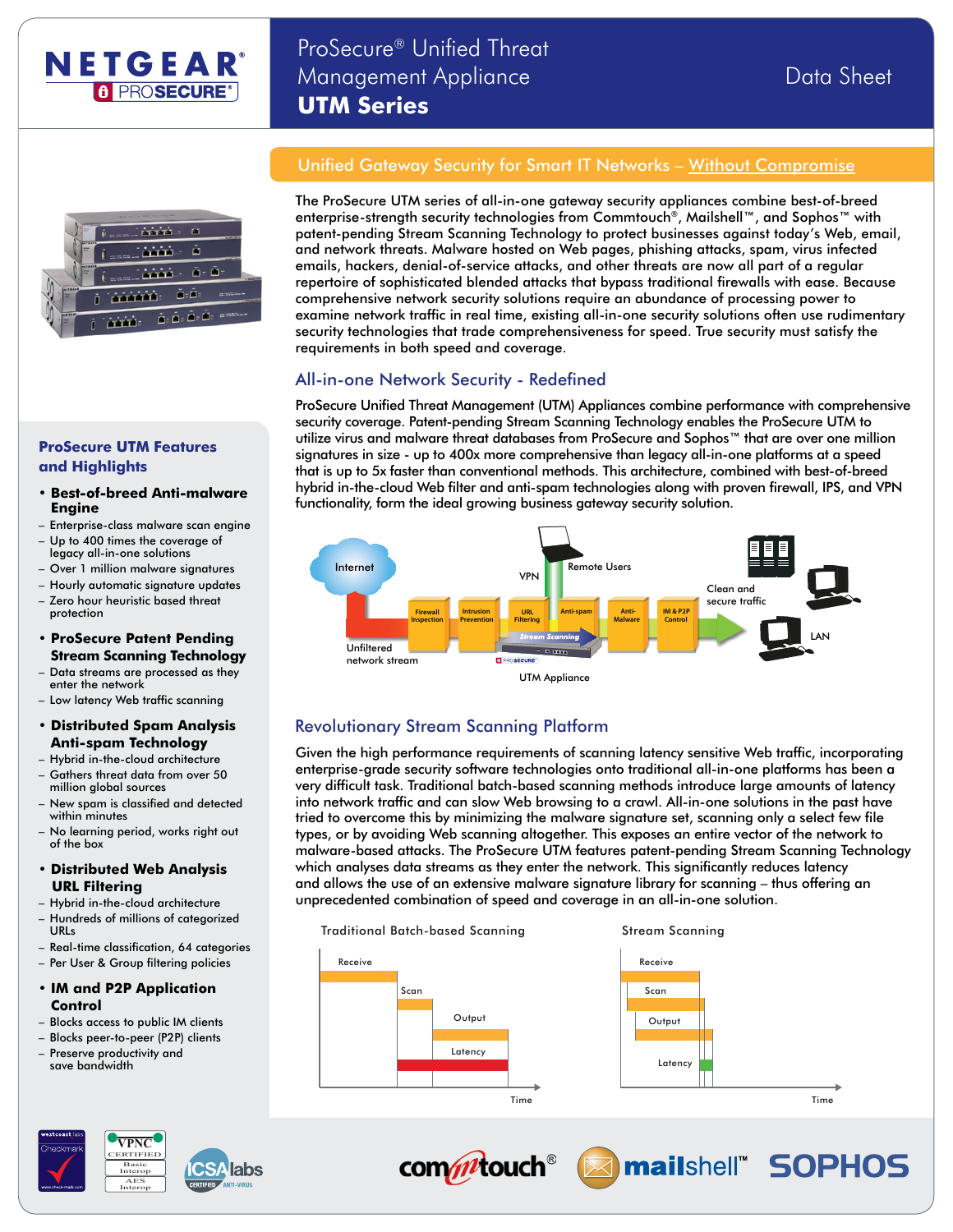#### **• SSL & IPsec VPN Remote Access**

- SSL VPN clientless remote access, anywhere, anytime
- IPsec VPN secure site-to-site tunnels and client-based remote access
- No additional licenses to purchase
- **• Built-in SPI Firewall**
- Dual/Quad WAN Gigabit Firewall\* provides load balancing and failover – Gigabit LAN ports, configurable
- hardware DMZ port
- Stateful packet inspection (SPI)
- Denial-of-service (DoS) protection
- IPS prevents hackers from penetrating the network perimeter

## Simple Setup, Ease of Management

The ProSecure UTM will easily replace any existing firewall or router. A simple 10-step setup wizard guides you through installation and the UTM will be up and running in minutes. Administration is performed through an intuitive Web-based interface. Set granular policies and alerts, check summary statistics and graphical reports, drill down to IP address-level data, and integrate log data with standard network management tools using SNMP. Malware and IPS signature, software, and firmware updates are all handled by the UTM - online and automatically.

For many administrators and IT personnel one of their biggest nightmares is the management of individual licenses or "seats." Buying additional licenses when computers and personnel are added to the network is time-consuming and costly. The ProSecure UTM offers Web and email protection subscriptions **with no "per-user" licensing.**

#### **UTM SERIES COMPARISON**

| <b>MODEL</b>                                                | UTM5                                                                                                                                        | UTM10       | <b>UTM25</b> | <b>UTM50</b> | <b>UTM150</b> |  |  |
|-------------------------------------------------------------|---------------------------------------------------------------------------------------------------------------------------------------------|-------------|--------------|--------------|---------------|--|--|
| <b>SIZING GUIDELINES</b>                                    |                                                                                                                                             |             |              |              |               |  |  |
| Average Anti-virus Throughput <sup>1</sup>                  | 15 Mbps                                                                                                                                     | 20 Mbps     | 25 Mbps      | 45 Mbps      | 130 Mbps      |  |  |
| Stateful Packet Inspection Firewall Throughput <sup>1</sup> | 90 Mbps                                                                                                                                     | 90 Mbps     | 127 Mbps     | 400 Mbps     | 900 Mbps      |  |  |
| Maximum VPN Throughput <sup>1</sup>                         | 40 Mbps                                                                                                                                     | 50 Mbps     | 70 Mbps      | 200 Mbps     | 400 Mbps      |  |  |
| Maximum Concurrent Connections <sup>1</sup>                 | 8,000                                                                                                                                       | 12,000      | 27,000       | 40,000       | 65,000        |  |  |
| <b>VLANs</b>                                                | 255                                                                                                                                         | 255         | 255          | 255          | 255           |  |  |
| <b>CONTENT SECURITY</b>                                     |                                                                                                                                             |             |              |              |               |  |  |
| Web and Email Scanned Protocols                             | HTTP, HTTPS, FTP, SMTP, IMAP, POP3                                                                                                          |             |              |              |               |  |  |
| <b>Stream Scanning</b>                                      | ●                                                                                                                                           | ●           |              |              |               |  |  |
| Inbound and Outbound Inspection                             |                                                                                                                                             |             |              |              |               |  |  |
| Signature-Less Zero Hour Protection                         |                                                                                                                                             |             |              |              |               |  |  |
| <b>Malware Signatures</b>                                   | 1.2 Million                                                                                                                                 | 1.2 Million | 1.2 Million  | 1.2 Million  | 1.2 Million   |  |  |
| Automatic Signature Updates                                 | Hourly                                                                                                                                      | Hourly      | Hourly       | Hourly       | Hourly        |  |  |
| <b>Web Content Filters</b>                                  | Filter By: HTML Body Keywords, File Extension                                                                                               |             |              |              |               |  |  |
| <b>Web Object Filters</b>                                   | ActiveX, Java™, Flash, JavaScript™, Proxy, Cookies                                                                                          |             |              |              |               |  |  |
| <b>Email Content Filters</b>                                | Filter By: Subject Keywords, Password-protected Attachments,<br>File Extension, File Name                                                   |             |              |              |               |  |  |
| Distributed Spam Analysis                                   |                                                                                                                                             |             |              |              |               |  |  |
| Distributed Spam Analysis Supported Protocols               | SMTP, POP3                                                                                                                                  |             |              |              |               |  |  |
| Anti-spam Real-time Blacklist (RBL)                         | ●                                                                                                                                           |             |              |              |               |  |  |
| User-defined Spam Allowed/Block Lists                       | Filter By: Sender Email Address, Domain, IP Address, Recipient Email Address, Domain                                                        |             |              |              |               |  |  |
| Distributed Web Analysis w/ 64 categories                   |                                                                                                                                             |             |              |              |               |  |  |
| Instant Messaging (IM) Control                              | MSN® Messenger, Yahoo!® Messenger, mIRC, Google Talk                                                                                        |             |              |              |               |  |  |
| Peer to Peer (P2P) Control                                  | BitTorrent™, eDonkey, Gnutella                                                                                                              |             |              |              |               |  |  |
| Maximum Number of Users                                     | Unlimited                                                                                                                                   |             |              |              |               |  |  |
| <b>FIREWALL FEATURES</b>                                    |                                                                                                                                             |             |              |              |               |  |  |
| Stateful Packet Inspection (SPI)                            | Port/Service Blocking, Denial-of-service (DoS) Prevention, Stealth Mode, Block TCP Flood,<br>Block UDP Flood, WAN/LAN Ping Response Control |             |              |              |               |  |  |
| Intrusion Detection & Prevention (IPS)                      |                                                                                                                                             |             |              |              |               |  |  |
| <b>WAN Modes</b>                                            | <b>NAT, Classical Routing</b>                                                                                                               |             |              |              |               |  |  |
| <b>ISP Address Assignment</b>                               | DHCP, Static IP Assignment, PPPoE, PPTP                                                                                                     |             |              |              |               |  |  |
| <b>NAT Modes</b>                                            | 1-1 NAT, PAT                                                                                                                                |             |              |              |               |  |  |
| Routing                                                     | Static, Dynamic, RIPv1, RIPv2                                                                                                               |             |              |              |               |  |  |
| VolP                                                        | SIP ALG                                                                                                                                     |             |              |              |               |  |  |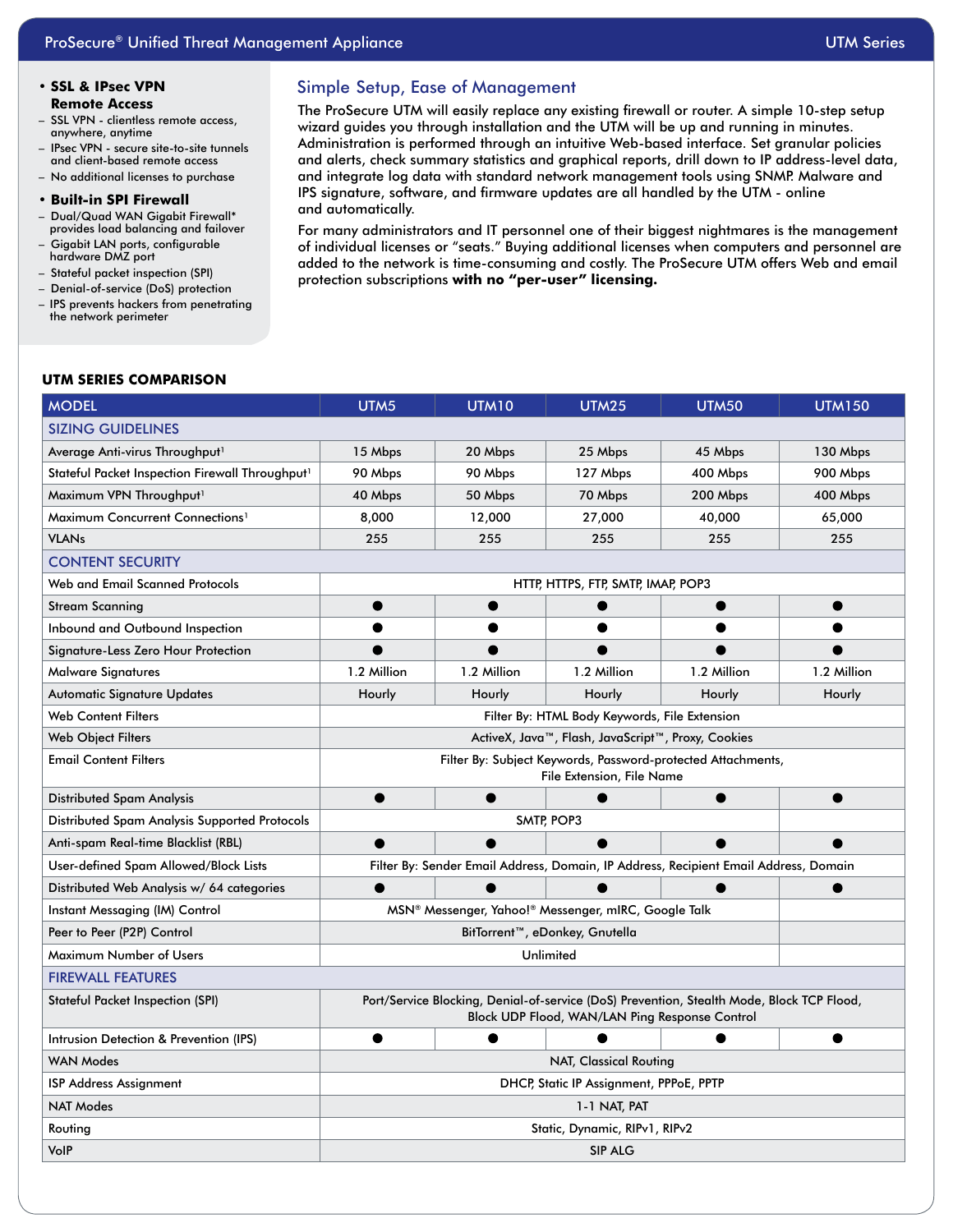| <b>MODEL</b>                                                             | UTM <sub>5</sub>                                                                                                                                                                                                                                                             | <b>UTM10</b>                | <b>UTM25</b>                | <b>UTM50</b>                                                                                 | <b>UTM150</b>   |  |  |
|--------------------------------------------------------------------------|------------------------------------------------------------------------------------------------------------------------------------------------------------------------------------------------------------------------------------------------------------------------------|-----------------------------|-----------------------------|----------------------------------------------------------------------------------------------|-----------------|--|--|
| <b>DDNS</b>                                                              | DynDNS.org, TZO.com, Oray.net                                                                                                                                                                                                                                                |                             |                             |                                                                                              |                 |  |  |
| <b>Firewall Functions</b>                                                | Port Range Forwarding, Port Triggering, DNS proxy, MAC Address Cloning/spoofing, Network Time<br>Protocol NTP Support, Diagnostic Tools (ping, DNS lookup, trace route, other), Auto-Uplink on Switch<br>Ports, L3 Quality of Service (QoS), LAN-to-WAN and WAN-to-LAN (ToS) |                             |                             |                                                                                              |                 |  |  |
| <b>DHCP</b>                                                              | <b>DHCP Server, DHCP Relay</b>                                                                                                                                                                                                                                               |                             |                             |                                                                                              |                 |  |  |
| User Authentication for VPN                                              | Active Directory, LDAP, Radius, Local User Database                                                                                                                                                                                                                          |                             |                             |                                                                                              |                 |  |  |
| Security Policies Based on Active Directory with<br>Single Sign-On (SSO) |                                                                                                                                                                                                                                                                              |                             |                             |                                                                                              |                 |  |  |
| PCI Compliance Two Factor<br><b>Authentication Support</b>               |                                                                                                                                                                                                                                                                              |                             |                             |                                                                                              |                 |  |  |
| <b>VPN</b>                                                               |                                                                                                                                                                                                                                                                              |                             |                             |                                                                                              |                 |  |  |
| Site to Site VPN Tunnels                                                 | 5                                                                                                                                                                                                                                                                            | 10                          | 25                          | 50                                                                                           | 150             |  |  |
| Simultaneous SSL VPN Tunnels                                             | $\overline{2}$                                                                                                                                                                                                                                                               | 5                           | 13                          | 25                                                                                           | 75              |  |  |
| IPsec Encrypton/Authentication                                           | DES, 3DES, AES(128,192,256 bit)/SHA-1, MD5                                                                                                                                                                                                                                   |                             |                             |                                                                                              |                 |  |  |
| Key Exchange                                                             | IKE, Manual Key, Pre-Shared Key, PKI, X.500                                                                                                                                                                                                                                  |                             |                             |                                                                                              |                 |  |  |
| IPsec NAT Traversal (VPN Passthrough)                                    |                                                                                                                                                                                                                                                                              |                             |                             |                                                                                              |                 |  |  |
| iPhone Native VPN Client Support                                         |                                                                                                                                                                                                                                                                              |                             |                             |                                                                                              |                 |  |  |
| Included ProSafe VPN Client Lite Licenses                                | 0                                                                                                                                                                                                                                                                            | $\mathbf{1}$                | $\mathbf{1}$                | 3                                                                                            | 3               |  |  |
| <b>SSL Version Support</b>                                               | SSLv3, TLS1.0                                                                                                                                                                                                                                                                |                             |                             |                                                                                              |                 |  |  |
| <b>SSL Encryption Support</b>                                            | DES, 3DES, ARC4, AES(128,256 bit)                                                                                                                                                                                                                                            |                             |                             |                                                                                              |                 |  |  |
| <b>SSL Message Integrity</b>                                             | MD5, SHA-1, MAC-MD5/SHA-1, HMAC-MD5/SHA-1                                                                                                                                                                                                                                    |                             |                             |                                                                                              |                 |  |  |
| <b>SSL Certificate Support</b>                                           | RSA, Diffie-Hellman, Self                                                                                                                                                                                                                                                    |                             |                             |                                                                                              |                 |  |  |
| <b>SSL VPN Platforms Supported</b>                                       |                                                                                                                                                                                                                                                                              |                             |                             |                                                                                              |                 |  |  |
| <b>DEPLOYMENT</b>                                                        | Windows 2000 / XP / Vista® (32bit), Windows 7 (32 and 64bit), Mac OS® X 10.4.x/10.6.x                                                                                                                                                                                        |                             |                             |                                                                                              |                 |  |  |
| <b>VLAN Support</b>                                                      |                                                                                                                                                                                                                                                                              |                             |                             |                                                                                              |                 |  |  |
| Dual-WAN Fail-over                                                       |                                                                                                                                                                                                                                                                              |                             |                             |                                                                                              |                 |  |  |
| Intelligent Traffic Load Balancing                                       |                                                                                                                                                                                                                                                                              |                             |                             |                                                                                              |                 |  |  |
| <b>Configuration Wizards</b>                                             |                                                                                                                                                                                                                                                                              |                             | Setup, IPsec VPN, SSL VPN   |                                                                                              |                 |  |  |
| <b>LOGGING AND REPORTING</b>                                             |                                                                                                                                                                                                                                                                              |                             |                             |                                                                                              |                 |  |  |
| Management                                                               | HTTP/HTTPS, SNMP v2c                                                                                                                                                                                                                                                         |                             |                             |                                                                                              |                 |  |  |
| Reporting                                                                | Summary Statistics, Graphical Reporting, Automatic Outbreak Alerts, Automatic<br>Malware Notifications, System Notifications                                                                                                                                                 |                             |                             |                                                                                              |                 |  |  |
| Logging                                                                  | Traffic, Malware, Spam, Content Filter, Email Filter, System, Service, IPS, Port Scan, IM,<br>P2P, Firewall, IPsec VPN, SSL VPN                                                                                                                                              |                             |                             |                                                                                              |                 |  |  |
| Log Delivery                                                             | Management GUI Query, Email Delivery, Syslog                                                                                                                                                                                                                                 |                             |                             |                                                                                              |                 |  |  |
| <b>HARDWARE</b>                                                          |                                                                                                                                                                                                                                                                              |                             |                             |                                                                                              |                 |  |  |
| Gigabit RJ45 Ports WAN/LAN                                               | 1/4                                                                                                                                                                                                                                                                          | 1/4                         | 2/4                         | 2/6                                                                                          | 4/4             |  |  |
| DMZ Interfaces (Configurable)                                            | $\mathbf{1}$                                                                                                                                                                                                                                                                 | 1                           | 1                           | 1                                                                                            | 1               |  |  |
| Flash Memory/RAM                                                         | 2 GB/512 MB                                                                                                                                                                                                                                                                  | 2 GB/512 MB                 | 2 GB/1 GB                   | 2 GB/1 GB                                                                                    | 2 GB/1 GB       |  |  |
| <b>USB Ports</b>                                                         | 1                                                                                                                                                                                                                                                                            | $\mathbf{1}$                | 1                           | 1                                                                                            | 1               |  |  |
| <b>Certifications</b>                                                    | ICSA: Anti-virus VPNC: AES Interop, Basic Interop<br>Checkmark: Anti-Malware, Anti-Spam, Enterprise Firewall, VPN, IPS, URL Filtering                                                                                                                                        |                             |                             |                                                                                              |                 |  |  |
| Major Regulatory Compliance                                              |                                                                                                                                                                                                                                                                              |                             |                             | FCC Part 15 Class A, CE mark commercial, VCCI, C-Tick Class A, CE/LVD, cUL, RoHS, China RoHS |                 |  |  |
| <b>Storage and Operating Temperatures</b>                                | Operating Temperature 0°-45° C (32°-113° F),<br>Storage Temperature -20°-70° C (-4°-158° F)                                                                                                                                                                                  |                             |                             |                                                                                              |                 |  |  |
| Humidity                                                                 | Operation 90% Maximum Relative, Storage 95% Maximum Relative                                                                                                                                                                                                                 |                             |                             |                                                                                              |                 |  |  |
| Power Input Rating                                                       | 100-240V, AC/50-60Hz, Universal Input, 1.2 Amp Max<br>100-240V, AC/50-60Hz, Universal Input,<br>1.0 Amp Max                                                                                                                                                                  |                             |                             |                                                                                              |                 |  |  |
| Dimensions (W x H x D) cm                                                | $33 \times 4.3 \times 20.9$                                                                                                                                                                                                                                                  | $33 \times 4.3 \times 20.9$ | $33 \times 4.3 \times 20.9$ | 44 x 4.3 x 25.3                                                                              | 44 x 4.3 x 25.3 |  |  |

Dimensions (W x H x D) in 13 x 1.7 x 8.2 13 x 1.7 x 8.2 13 x 1.7 x 8.2 13 x 1.7 x 8.2 17.3 x 1.7 x 9.96 17.3 x 1.7 x 9.96 Weight kg/lb 2.1/ 4.6 2.1/ 4.6 2.1/ 4.6 2.9/6.4 2.9/6.4